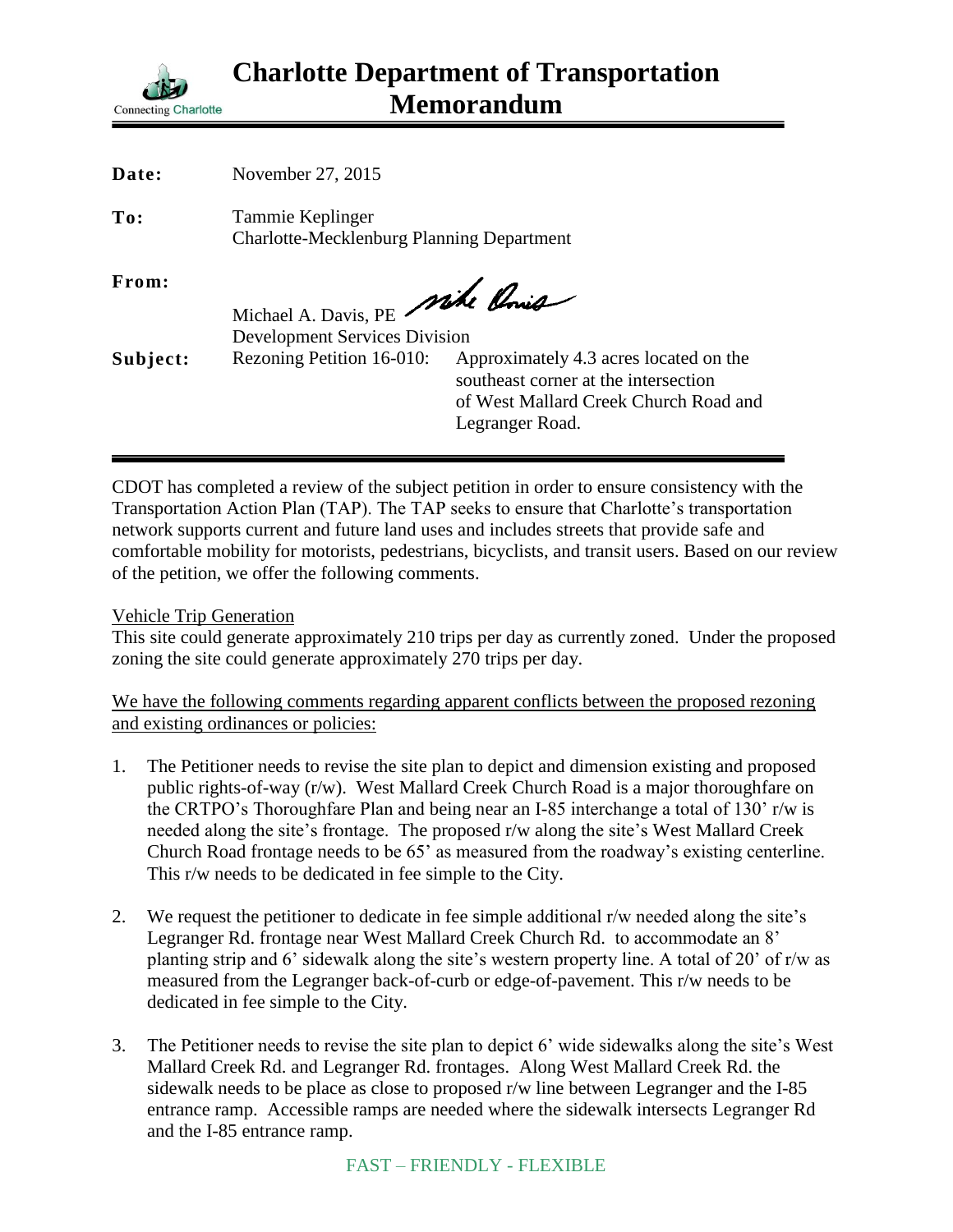## In addition to the comments above, CDOT requests the following changes to the rezoning plan:

- 1. Legranger Rd. is planned to be realigned in the future to approximately 950' west of the I-85 entrance ramp. This realignment is needed so that a future traffic signal can be installed on West Mallard Creek Church at the realigned Legranger Rd intersection. Should Legranger Rd. be realigned its existing r/w will need to be abandoned, which will provide additional property rights to the Petitioner (i.e. one-half of the existing Legranger Rd. r/w for a distance of approximately 280' south of West Mallard Creek Church Rd.).
- 2. The proposed site driveway location on Legranger Rd. will need to be coordinated with future Legranger realignment project; therefore it may not be placed where it's currently shown on the site plan.
- 3. The West Mallard Creek Church Rd. driveway must be restricted to right-in/right-out traffic movements. A 4' wide raised concreate median on West Mallard Creek Church Rd. will need to constructed approximately 100' west of the proposed driveway location and tie into the existing raised median closer to I-85.

The following are requirements of the developer that must be satisfied prior to driveway permit approval. We recommend that the petitioner reflect these on the rezoning plan as-appropriate.

- 1. Adequate sight triangles must be reserved at the existing/proposed street entrance(s). Two 35' x 35' and two 10' x 70' sight triangles are required for the entrance(s) to meet requirements. All proposed trees, berms, walls, fences, and/or identification signs must not interfere with sight distance at the entrance(s). Such items should be identified on the site plan.
- 2. The proposed driveway connection(s) to West Mallard Creek Church Rd. and Legranger Rd. will require a driveway permits to be submitted to CDOT and the North Carolina Department of Transportation for review and approval. The exact driveway location(s) and type/width of the driveway(s) will be determined by CDOT during the driveway permit process. The locations of the driveway(s) shown on the site plan are subject to change in order to align with driveway(s) on the opposite side of the street and comply with City Driveway Regulations, the City Tree Ordinance and the realigned Legranger Rd.
- 3. All proposed commercial driveway connections to a future public street will require a driveway permit to be submitted to CDOT for review and approval.
- 4. Any fence or wall constructed along or adjacent to any sidewalk or street right-of-way requires a certificate issued by CDOT.
- 5. A Right-of-Way Encroachment Agreement is required for the installation of any nonstandard item(s) (irrigation systems, decorative concrete pavement, brick pavers, etc.) within a proposed/existing City maintained street right-of-way by a private individual, group, business, or homeowner's/business association. An encroachment agreement must be approved by CDOT prior to the construction/installation of the non-standard item(s).